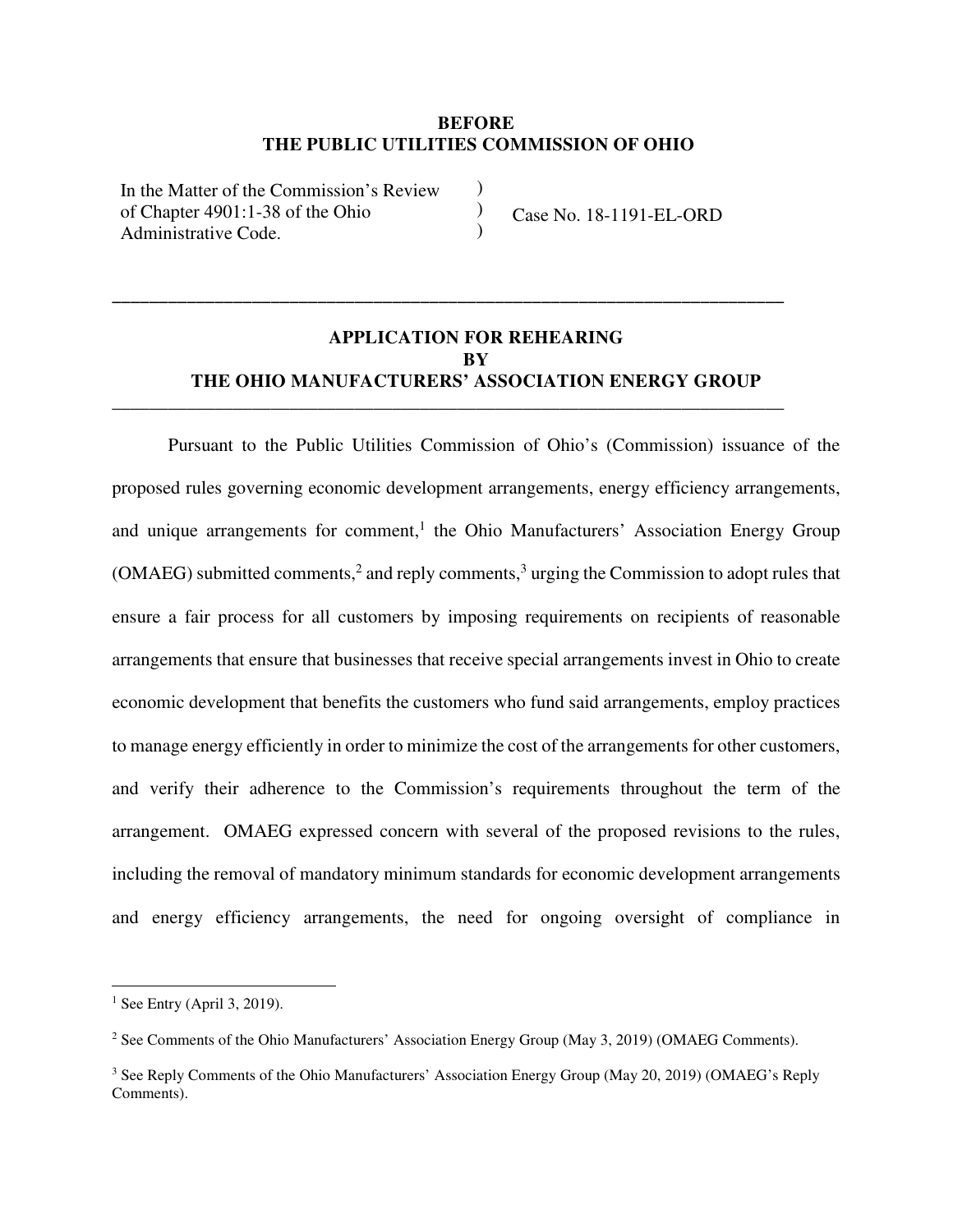arrangements, and the lack of penalty provisions.<sup>4</sup> In their own reply comments, the FirstEnergy Companies and the Office of the Ohio Consumers' Counsel echoed some of OMAEG's concerns.<sup>5</sup>

The Commission issued its order adopting proposed revisions to the rules governing economic development arrangements, energy efficiency arrangements, and unique arrangements on May 6, 2020.<sup>6</sup> Despite valid concerns raised by OMAEG and others, the Commission failed to ensure predictability and fairness for all consumers, and instead adopted the rule amendments largely as proposed by Staff. The Order adopting these amendments is unlawful and unreasonable

in the following respects:

**ASSIGNMENT OF ERROR NO. 1:** The Commission erred by failing to adopt mandatory minimum criteria that all applicants must meet to receive an economic development arrangement under Rule 4901:1-38-03.

**ASSIGNMENT OF ERROR NO. 2:** The Commission erred by failing to establish a verification process under Rule 4901:1-38-03 to determine the likelihood a customer will cease, reduce, or relocate operations in Ohio.

**ASSIGNMENT OF ERROR NO. 3:** The Commission erred by failing to adopt mandatory minimum criteria that all applicants must meet to receive an energy efficiency arrangement under Rule 4901:1-38-04.

**ASSIGNMENT OF ERROR NO. 4:** The Commission erred by failing to establish rules governing oversight of recipients of reasonable arrangements.

**ASSIGNMENT OF ERROR NO. 5:** The Commission erred by failing to establish stringent penalty provisions under Rule 4901:1-38-09.

Pursuant to R.C. 4903.10 and Ohio Adm. Code 4901-1-35, OMAEG hereby respectfully

requests rehearing of the Commission's May 6, 2020 Order adopting amendments to the rules

<sup>4</sup> See OMAEG Comments.

<sup>&</sup>lt;sup>5</sup> See Reply Comments of the Ohio Edison Company and the Cleveland Electric Company and the Toledo Edison Company (May 20, 2019) (FirstEnergy Comments); Reply Comments on Rules to Protect Consumers From Paying Charges for Unreasonable Arrangements by the Office of the Ohio Consumers' Counsel (May 20, 2019) (OCC Comments).

<sup>6</sup> See Finding and Order (May 6, 2020) (Order).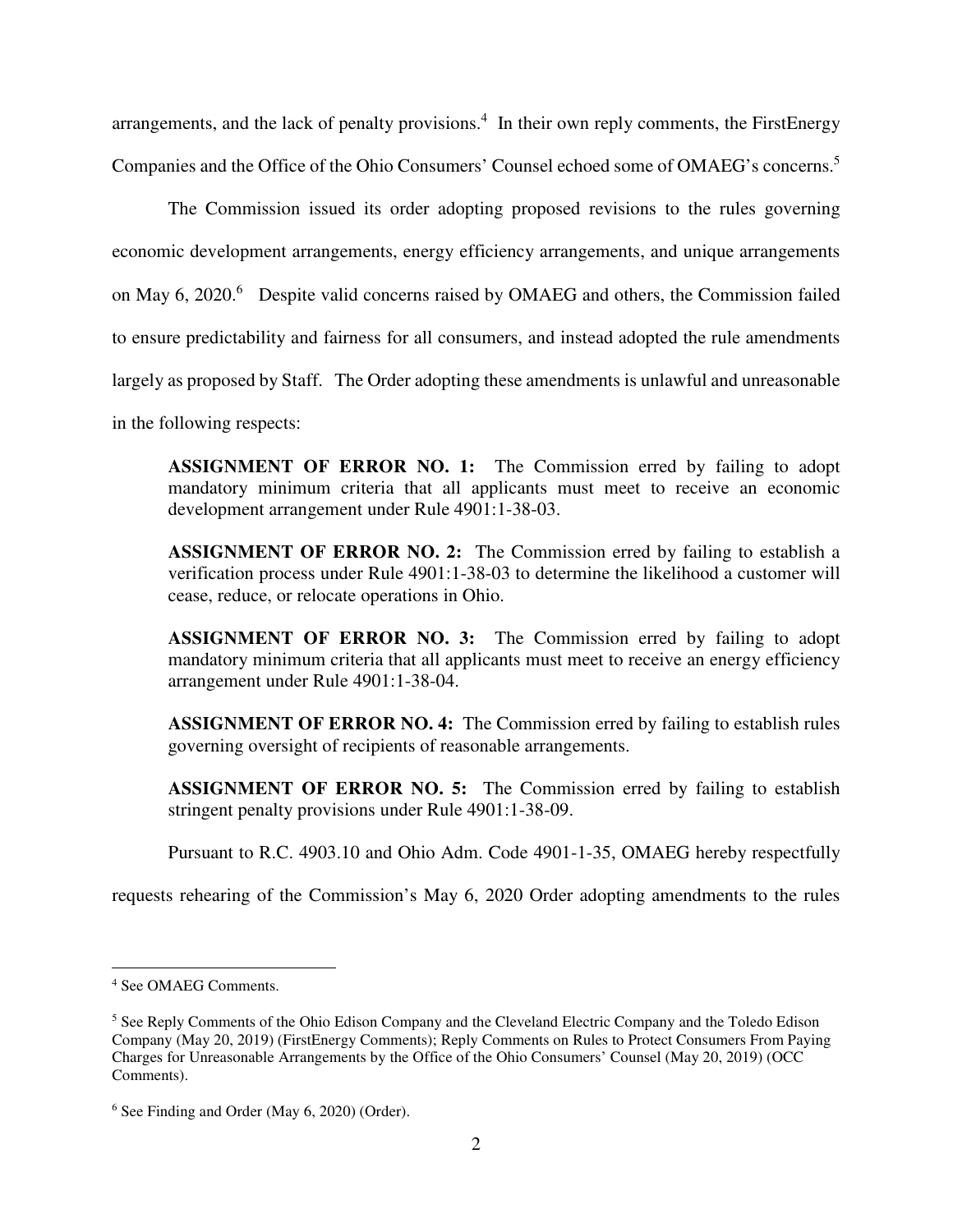governing economic development arrangements, energy efficiency arrangements, and unique arrangements. The reasons in support of this application for rehearing are set forth in the accompanying Memorandum in Support. The Commission should grant rehearing and abrogate or modify its May 6, 2020 Order as requested herein by OMAEG.

> */s/ Kimberly W. Bojko*  Kimberly W. Bojko (0069402) (Counsel of Record) Carpenter Lipps & Leland LLP 280 North High Street, Suite 1300 Columbus, Ohio 43215 Telephone: (614) 365-4100 bojko@carpenterlipps.com (willing to accept service by email)

> *Counsel for the Ohio Manufacturers' Association Energy Group*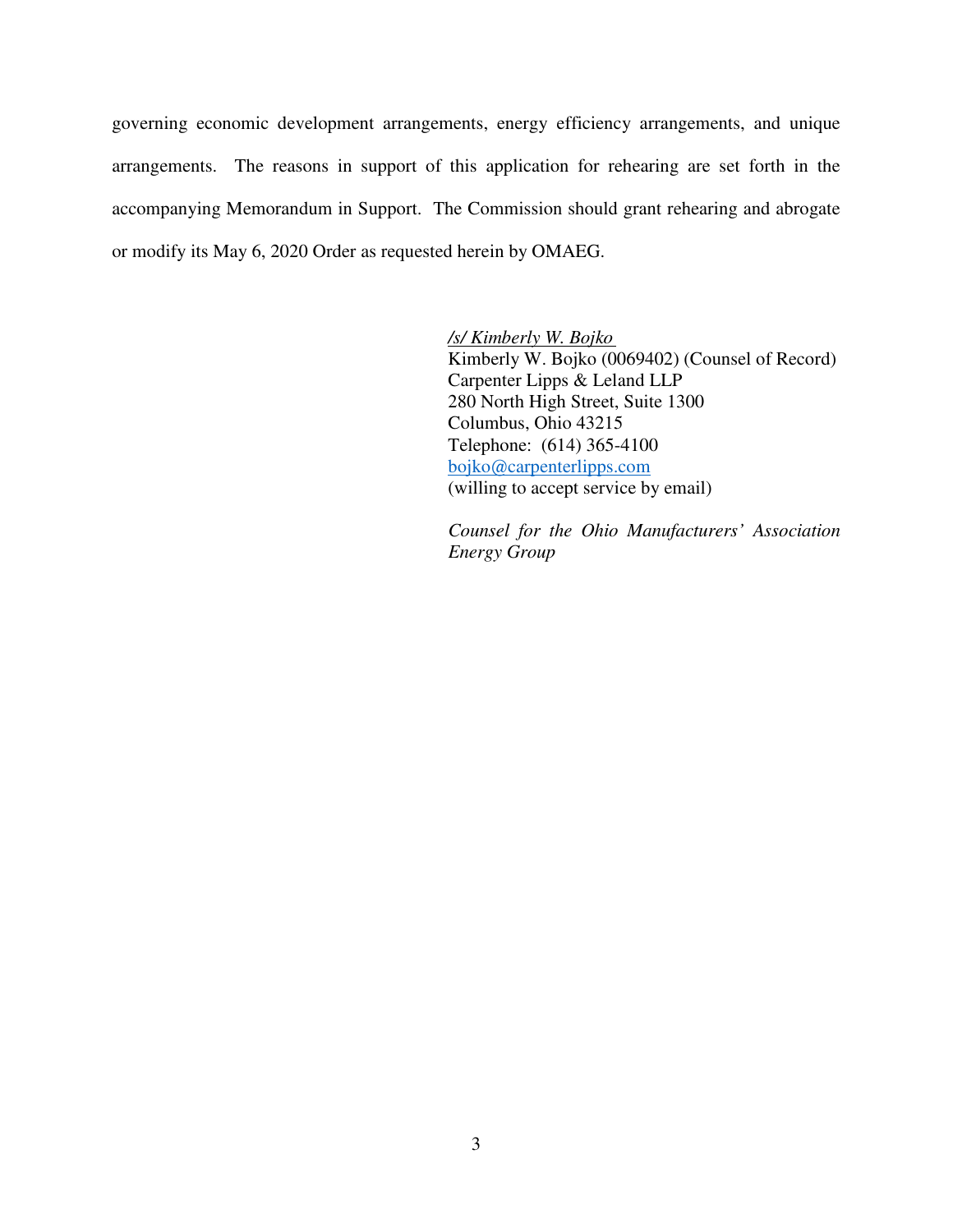## **BEFORE THE PUBLIC UTILITIES COMMISSION OF OHIO**

)  $\mathcal{L}$ )

In the Matter of the Commission's Review of Chapter 4901:1-38 of the Ohio Administrative Code.

Case No. 18-1191-EL-ORD

## **MEMORANDUM IN SUPPORT**

**\_\_\_\_\_\_\_\_\_\_\_\_\_\_\_\_\_\_\_\_\_\_\_\_\_\_\_\_\_\_\_\_\_\_\_\_\_\_\_\_\_\_\_\_\_\_\_\_\_\_\_\_\_\_\_\_\_\_\_\_\_\_\_\_\_\_\_\_\_\_\_\_** 

\_\_\_\_\_\_\_\_\_\_\_\_\_\_\_\_\_\_\_\_\_\_\_\_\_\_\_\_\_\_\_\_\_\_\_\_\_\_\_\_\_\_\_\_\_\_\_\_\_\_\_\_\_\_\_\_\_\_\_\_\_\_\_\_\_\_\_\_\_\_\_\_

## **I. INTRODUCTION**

Ohio statutory law allows public utilities and customers to enter into special arrangements with Commission approval.<sup>7</sup> Commission rules govern the criteria surrounding approval of economic development arrangements, energy efficiency arrangements, and unique arrangements under this chapter.<sup>8</sup> These rules seek to promote job growth, ensure the availability of reasonably priced electric service, promote energy efficiency, and allow appropriate incentives for environmentally friendly technologies.<sup>9</sup> Under a special arrangement, a customer may receive reduced charges or other incentives, funded by other consumers.

OMAEG represents small and large energy consumers in the state of Ohio that have significant electric demand and are energy intensive customers and, accordingly, devote substantial financial resources towards meeting their electricity needs. OMAEG members will also be responsible for costs associated with economic development arrangements, energy efficiency arrangements, and unique arrangements approved by the Commission. Therefore, OMAEG has a substantial interest in ensuring that the Commission's rules governing these

<sup>7</sup> See R.C. 4905.31.

<sup>8</sup> See Ohio Adm. Code 4901:1-38.

<sup>9</sup> Ohio Adm. Code 4901:1-38-02.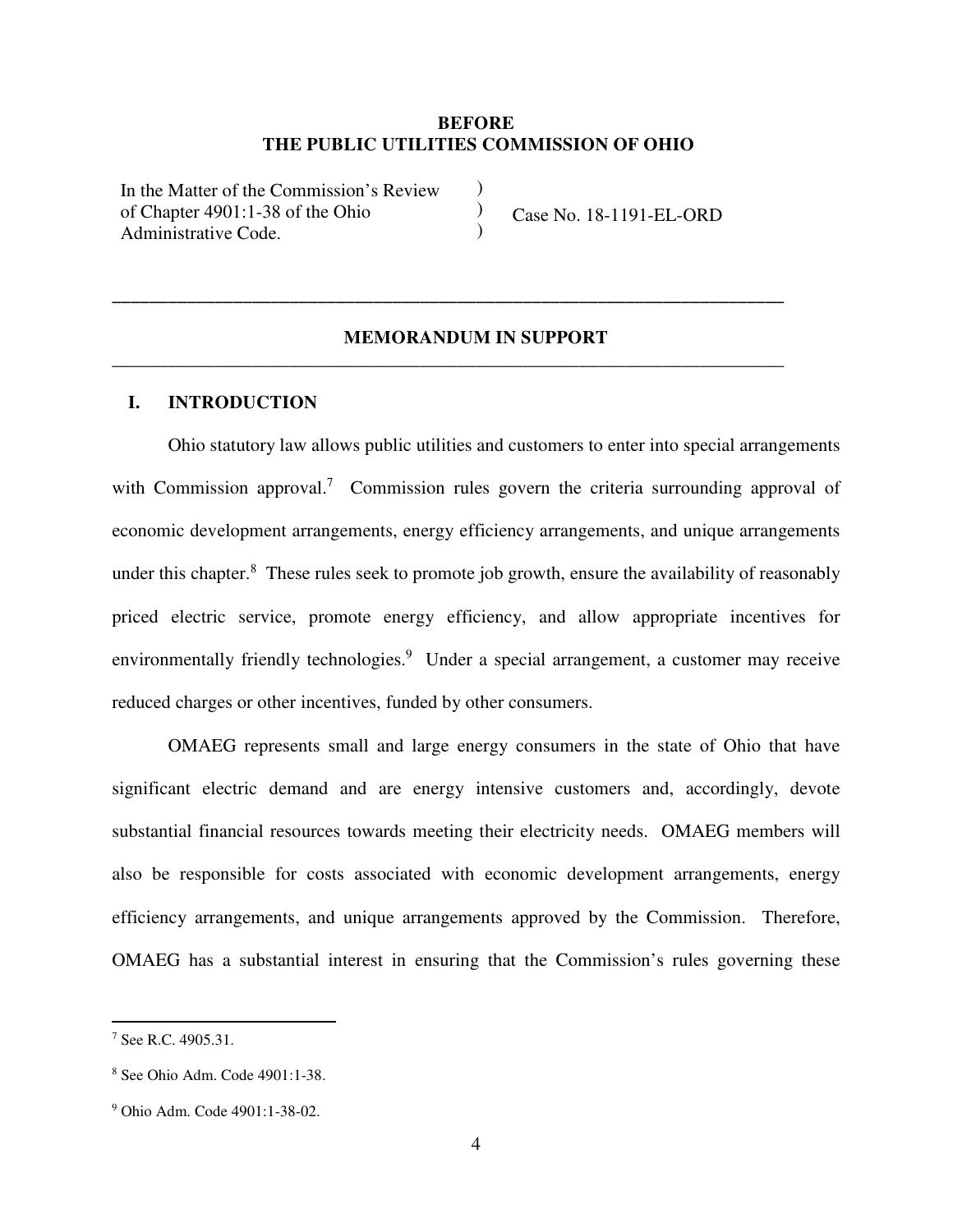arrangements are fair and do not result in unjust and unreasonable charges to the customers who fund the arrangements.

Since reasonable arrangements benefit one customer at the expense of other customers, Commission rules should ensure that special arrangements are awarded in a fair manner, and that special arrangements provide benefits to consumers as a whole. These benefits can include economic growth, environmentally friendly technologies, and energy saving policies.<sup>10</sup> The adopted rules governing reasonable arrangements, however, do not go far enough to protect consumers who fund these special arrangements from unjust and unreasonable charges. The adopted rules remove mandatory minimum criteria for economic development arrangements and energy efficiency arrangements, which would have ensured fairness and that all customers benefit from reasonable arrangements. The adopted rules also lack a verification process regarding alleged relocations, a stringent penalty provision, and robust ongoing oversight rules, all of which would have ensured that promised benefits actually materialize, and would have revoked arrangements from customers who fail to deliver on their commitments made to secure the special arrangement.

Despite these issues, the Commission unreasonably adopted rules without addressing the concerns raised by OMAEG and other interested parties. The Commission should instead adopt the amendments proposed in OMAEG's Comments and Reply Comments in order to protect consumers who fund reasonable arrangements from unjust and unreasonable charges. To fail to do so is unlawful, unjust, and unreasonable, and constitutes reversible error.

<sup>10</sup> See, e.g., Ohio Adm. Code 4901:1-38-02.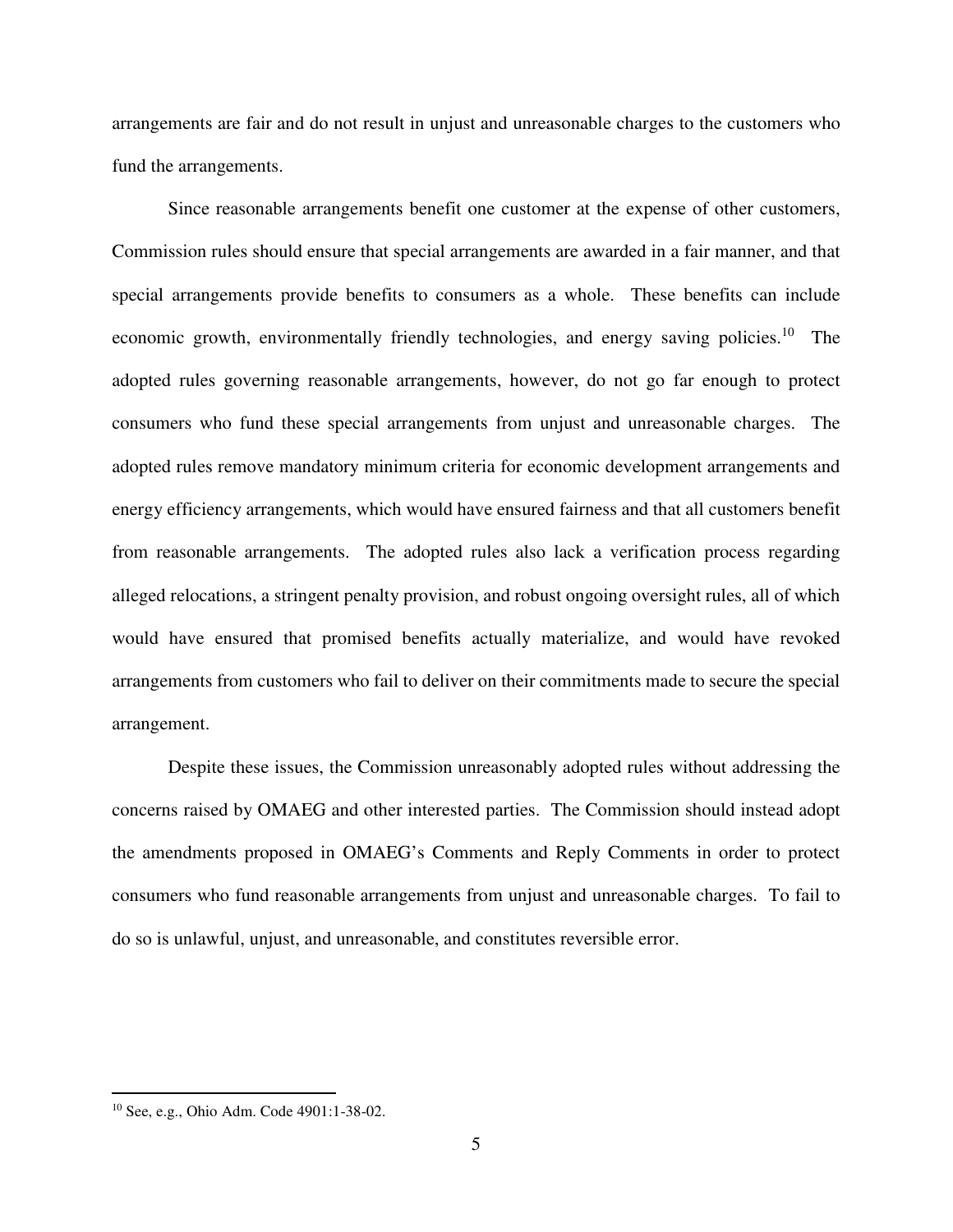#### **II. ASSIGNMENTS OF ERROR**

**ASSIGNMENT OF ERROR NO. 1:** The Commission erred by failing to adopt mandatory minimum criteria that all applicants must meet to receive an economic development arrangement under Rule 4901:1-38-03.

In adopting the proposed revisions to Rule 4901:1-38-03, the Commission states that the proposed rule adds "criteria that the Commission will consider when analyzing applications for [economic development] arrangements; applicants will not be required to meet all of the criteria."<sup>11</sup> As articulated previously, OMAEG generally supports several of the new criteria established by the proposed rules.<sup>12</sup> The proposed rules, however, remove the mandatory nature of the minimum criteria set forth in the rules. In its comments, OMAEG noted that the Commission should retain the minimum criteria language and establish concrete, minimum standards, and require—not just suggest—that all applicants for economic development arrangements meet those minimum standards.<sup>13</sup> This approach would ensure predictability and fairness in the process as opposed to establishing a list of factors with little instruction as to how those factors should be weighed and evaluated.

For instance, amended Rules 4901:1-38-03(A)(2) and 4901:1-38-03(B)(2), as adopted by the Commission, list several criteria that the Commission will consider. Those criteria are as follows:

> (a) the customer's business is acutely energy intensive or has a distinct energy profile; (b) the customer has made a commitment to investing in Ohio, either in a new investment or support of a new industry; (c) eligible projects will be for non-retail purposes; (d) the economic impact of the project on the region is expected to be significant and will create or retain jobs; (e) the customer has explored or taken advantage of other opportunities for both non-

<u>.</u>

<sup>&</sup>lt;sup>11</sup> Order at  $\P$  18; Entry at  $\P$  7 (April 3, 2019).

<sup>12</sup> See OMAEG Comments at 3-9.

 $13$  See id.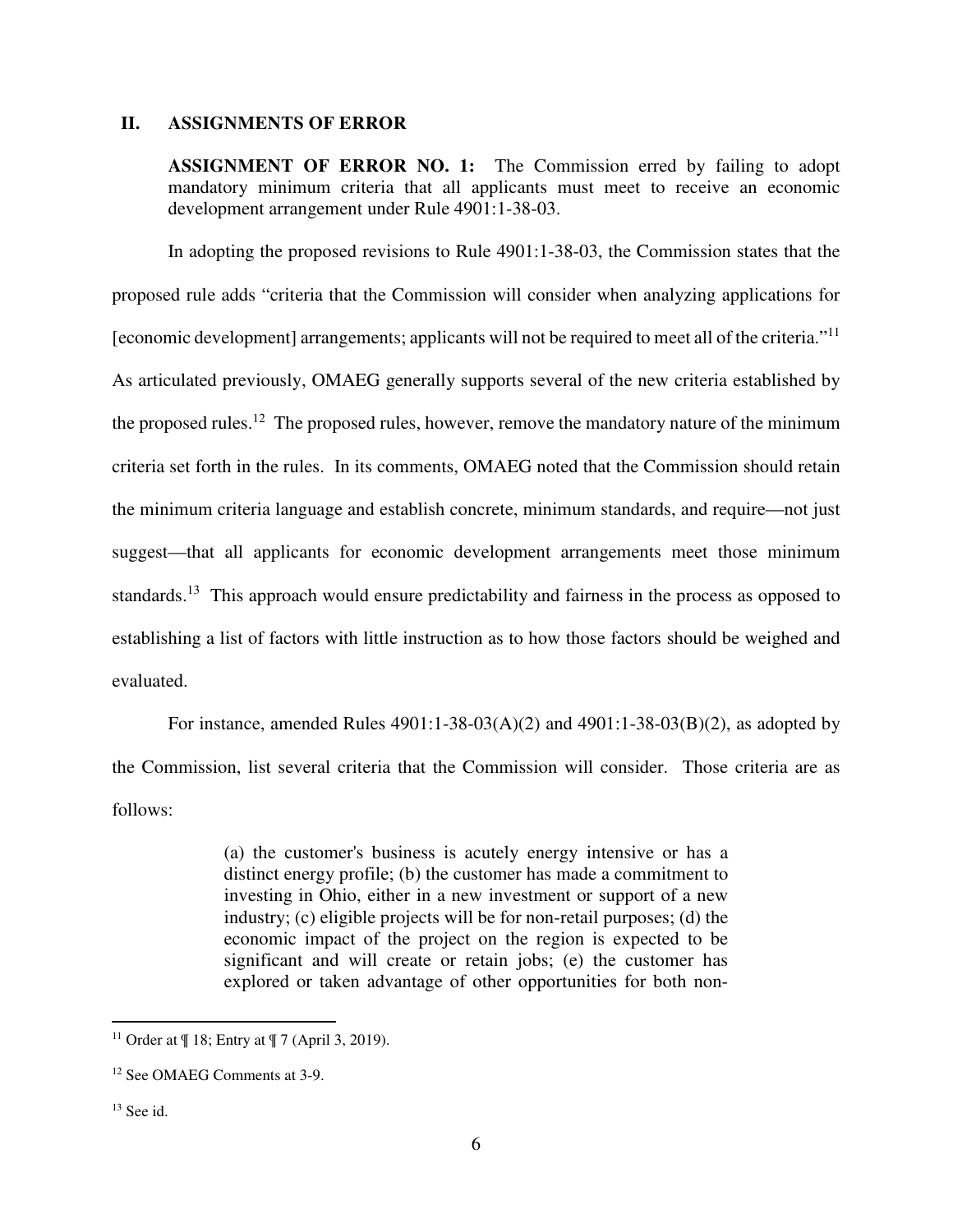energy related operational savings such as basic cost management and energy related operational savings such as shopping for or selfgenerating electricity, energy efficiency, and participation in utility or regional transmission organizations' conservation or reliability programs; (f) the charges paid to the utility cover all incremental costs of service and contribute to the payment of fixed costs; (g) the benefits to the community accruing from the project outweigh the costs imposed on the other retail customers because of the reasonable arrangement; (h) the application is for a set term; (i) the customer demonstrates financial viability; (j) the customer identifies local (city, county), state, or federal support in the form of tax abatements or credits, jobs programs, or other incentives; (k) the customer identifies potential secondary and tertiary benefits resulting from its project including, but not limited to, local/state tax dollars and related employment or business opportunities resulting from the location of the facility; and (l) the customer agrees to maintain operations at the project site for the term of the incentives. $1\overline{4}$ 

The amended rules, however, do not make any of these criteria mandatory and do not state whether the Commission will weigh the absence of one criterion more or less than any other. Additionally, many of the key terms (such as "significant" and "commitment") remain undefined and do not generally ensure predictability in how applications will be reviewed and analyzed by the Commission.

In its Order adopting the amended rules, the Commission summarily states that the "proposed language for the rule will provide Staff, intervenors, and the Commission with relevant information needed."<sup>15</sup> However, the Commission makes no mention as to how that "relevant information" will be weighed or the relative importance assigned to each criterion. Instead of a definitive checklist, applicants, intervenors, and the Commission are left with a vague suggestion as to what information they should focus on. Although the Commission notes that "an applicant

<sup>&</sup>lt;sup>14</sup> Order at Attachment A, 2-3.

<sup>15</sup> Id. at ¶ 45.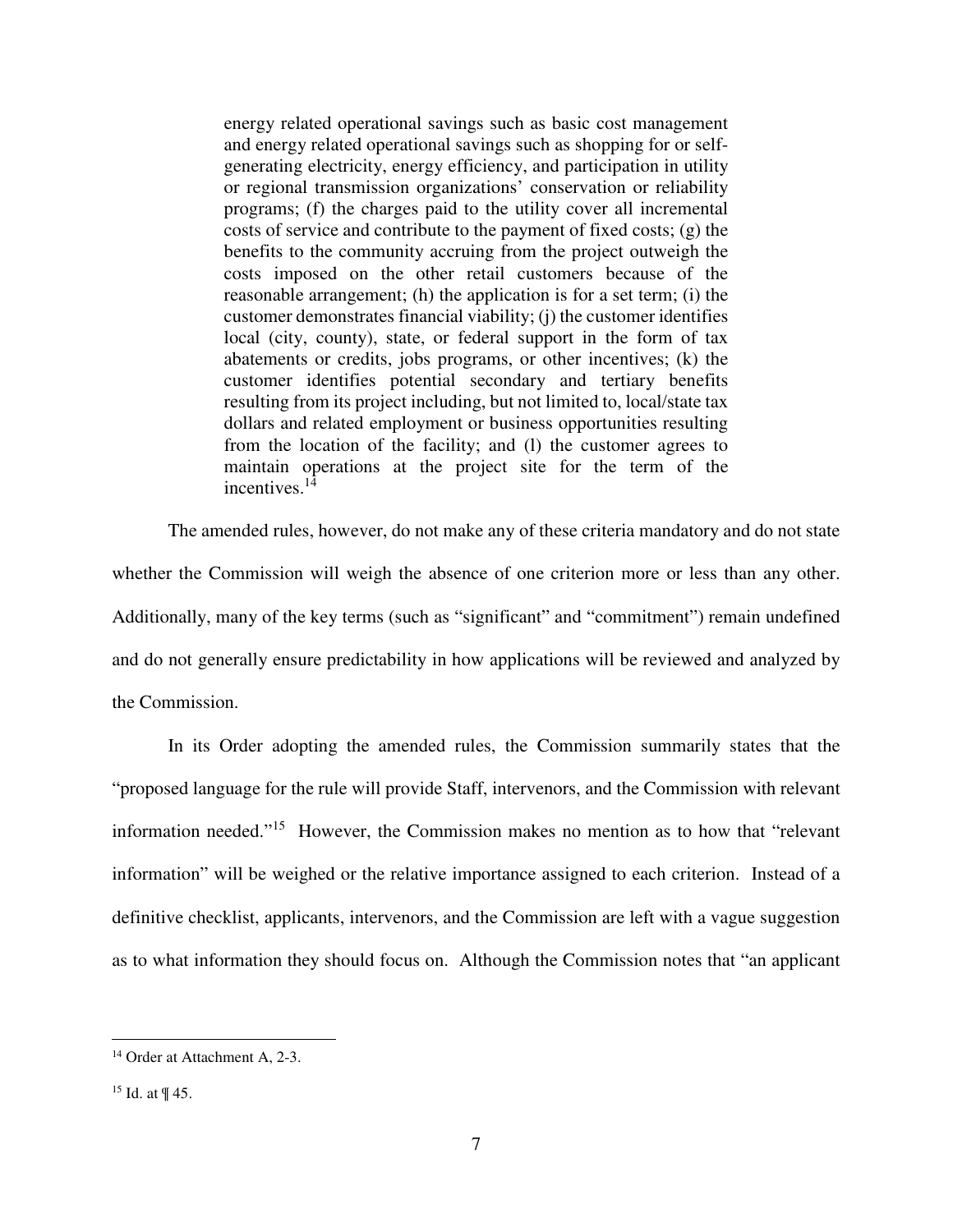has the burden of proving that a proposed arrangement is indeed reasonable,"<sup>16</sup> this provides no more clarity. Instead of having mandatory minimum criteria to define precisely what the burden is, parties are left to argue over a vague standard of reasonableness, without knowing where that standard actually lies.

The lack of specificity with regard to the mode of evaluation proposed in Rule 4901:1-38- 03 creates a predictability problem for customers. Also, the Commission will be without defined standards in assessing each application that it receives under this provision. Meanwhile, customers would not be able to make a predictable assessment of whether or not they qualify for an economic development arrangement—or whether they should support or oppose the application of others to challenge an unjust or unreasonable increase in their electric bills. With other customers funding the incentives obtained through the reasonable arrangements, the Commission should be clear about what does and does not qualify as economic development under its rules and how much of a rate discount or incentive the Commission will provide to each applicant and over what period.

In addition to making the provisions in Rule 4901:1-38-03 mandatory, OMAEG proposed additional requirements that would protect customers from being forced to fund an economic development arrangement that fails to provide benefits commensurate with the costs borne by other customers, who are oftentimes competitors to the recipients of such arrangements.<sup>17</sup> The Commission unreasonably and unjustly failed to incorporate the additional requirements.

First, OMAEG suggested that the Commission require all recipients of economic development arrangements to document energy management and cost-reduction practices to diminish the need for special arrangements while also providing benefits to the system as a

<sup>-</sup> $^{16}$  Id.

<sup>17</sup> See OMAEG Comments at 5-9.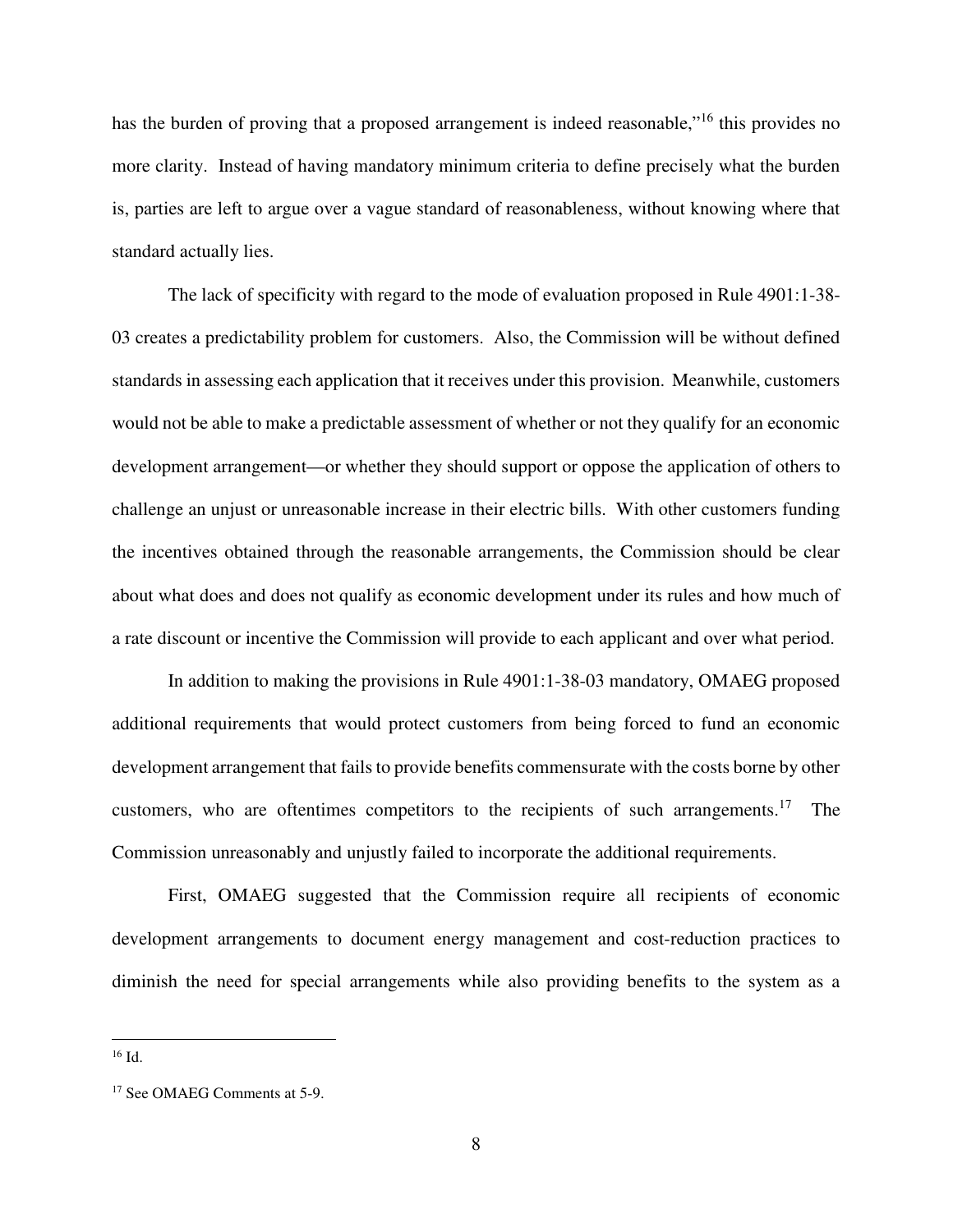whole.<sup>18</sup> By requiring these practices, special arrangements would require less funding from other customers, and would be easier to justify to cost-bearing customers. The Commission, however, declined to adopt this recommendation without discussion in violation of R.C. 4903.09.

Second, pursuant to amended Rule  $4901:1-38-03(A)(2)(g)$ , OMAEG requested that the Commission require any potential reasonable arrangement to demonstrate that the benefits of such an arrangement outweigh the costs, so that customers are not forced to subsidize economic development arrangements of other customers when said arrangements do not even provide net positive economic development benefits.<sup>19</sup> The Commission, however, not only failed to make this criterion mandatory, but did not require applicants to even submit a cost-benefit analysis, even though the burden of meeting these criteria lies with the applicant.<sup>20</sup> The Order does not explain how the amended rules will provide information necessary for an informed decision by the Commission when the applicant is not required to provide the information.

Third, OMAEG recommended that the Commission require any proposed arrangement to meet minimum wage and capital investment requirements.<sup>21</sup> The purpose of these arrangements is to drive economic development.<sup>22</sup> Despite this, the adopted amendments limit the ability of the Commission to ensure economic development. Although the Commission claims the adopted rules address job growth and wages,  $^{23}$  the rule does not have any set requirement for adding jobs,  $^{24}$  and

 $18$  Id. at 5.

<sup>19</sup> Id. at 7.

 $20$  Order at  $\P$  45.

<sup>21</sup> OMAEG Comments at 7.

<sup>22</sup> See, e.g. Ohio Adm. Code 4901:1-38-02.

<sup>&</sup>lt;sup>23</sup> Order at  $\P$  45.

 $24$  Entry (April 3, 2019) at Attachment A, page 3.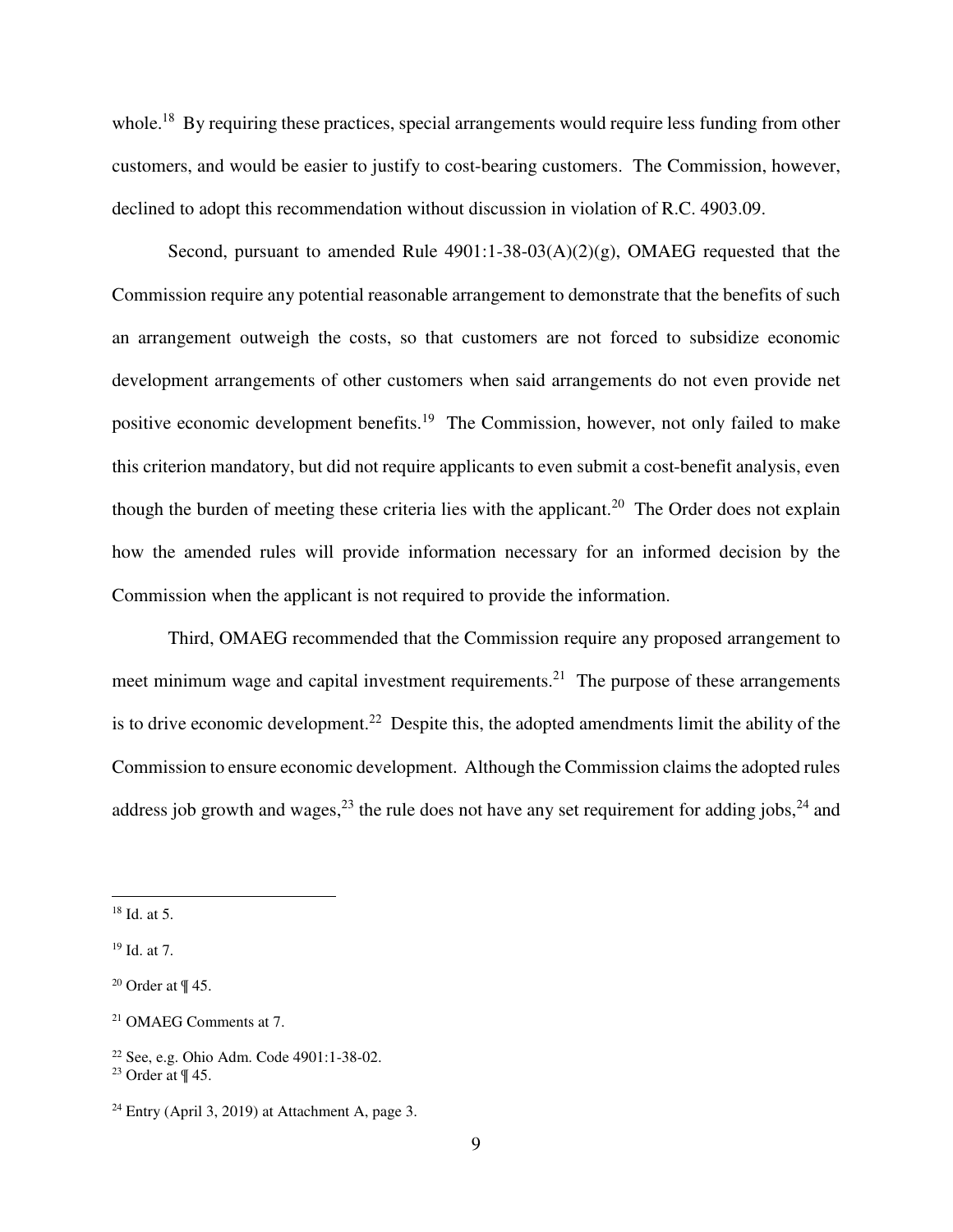was further watered down. The Commission stated that arrangements are "expected" to create jobs, instead of requiring that the arrangements actually create jobs.<sup>25</sup> Once again, the Commission relies on optional criteria to provide the necessary information for the Commission to make an informed decision, but does not even require the applicant to provide specific information or deliver on its promises.

Finally, OMAEG requested that the Commission limit the period in which a customer may operate under an economic development agreement, unless the applicant can demonstrate a new investment was made through expanded or new facilities or jobs. The Commission declined this request, noting that a customer could still decide to make new investments.<sup>26</sup> This observation strengthens, rather than detracts from, OMAEG's concerns. Rather than perpetually benefitting from a one-time investment, customers should apply for a new special arrangement when they decide to make new investments. This prevents other customers from permanently funding an arrangement in exchange for temporary benefits. Limiting the original arrangement to a defined term, such as five years, reinforces this rule.

To protect customers who fund the economic development arrangements, in addition to making the provisions in Rule 4901:1-38-03 mandatory, the Commission should amend the rule to incorporate additional requirements to ensure that customers receive the stated benefits of the arrangement.

<sup>&</sup>lt;sup>25</sup> Order at Attachment A, page 3.

<sup>&</sup>lt;sup>26</sup> Order at  $\P$  45.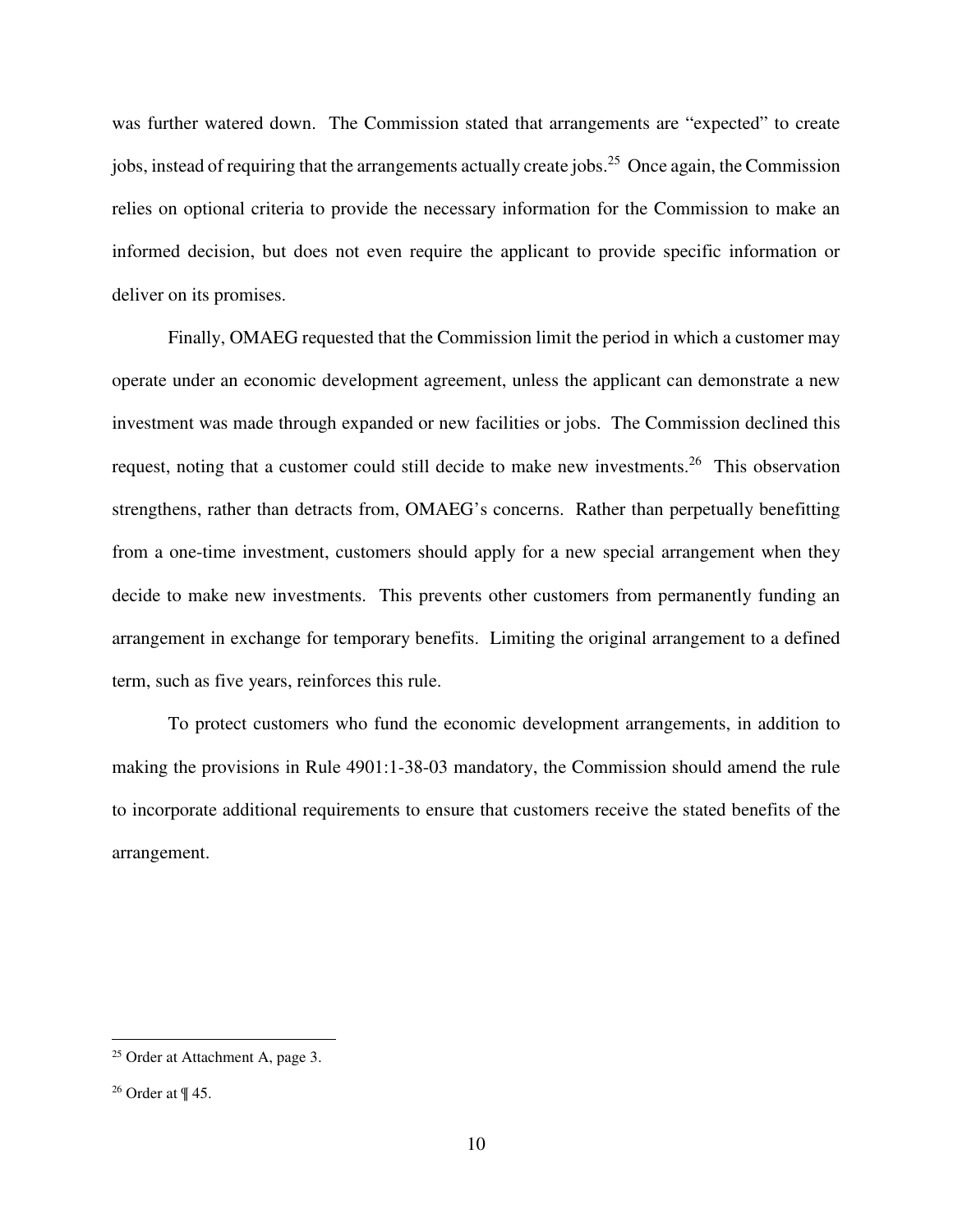**ASSIGNMENT OF ERROR NO. 2:** The Commission erred by failing to establish a verification process under Rule 4901:1-38-03 to determine the likelihood a customer will cease, reduce, or relocate operations in Ohio.

The Commission's adopted amendments to Rule 4901:1-38-03(B) address customers applying for an economic development arrangement to prevent the ending or reducing of that customer's Ohio operations or the relocation of the Ohio operations out of state.<sup>27</sup> As stated previously, OMAEG agrees with many of the additional factors, but recommends maintaining the mandatory nature of the minimum requirements. Additionally, certain factors listed in section (B)(2) do not seem to coincide with the purpose of section (B) to retain an existing customer likely to cease or reduce its operations or relocate its operations out of state. The criteria should be revised to be more applicable to the purpose of Rule 4901:1-38-03(B), which is the retention of an existing customer and maintaining operations in Ohio.

Moreover, while the Commission's amended rules appropriately place the burden of proof for any application under these provisions on the applicant,<sup>28</sup> the Commission should explicitly require a verification process in order to prevent applicants from using an empty threat of ending or reducing Ohio operations to obtain a subsidy from other customers. In its Order, however, the Commission states "the criteria need not require submission of information by an applicant that indicates it might relocate."<sup>29</sup> But without any information indicating whether or not an applicant plans on relocating, it is unclear how a special arrangement can meet the defined goal of keeping an applicant's operations in the state.

<sup>27</sup> See Ohio Adm. Code 4901:1-38-02(A).

<sup>&</sup>lt;sup>28</sup> See Order at  $\P$  45.

 $29$  Id.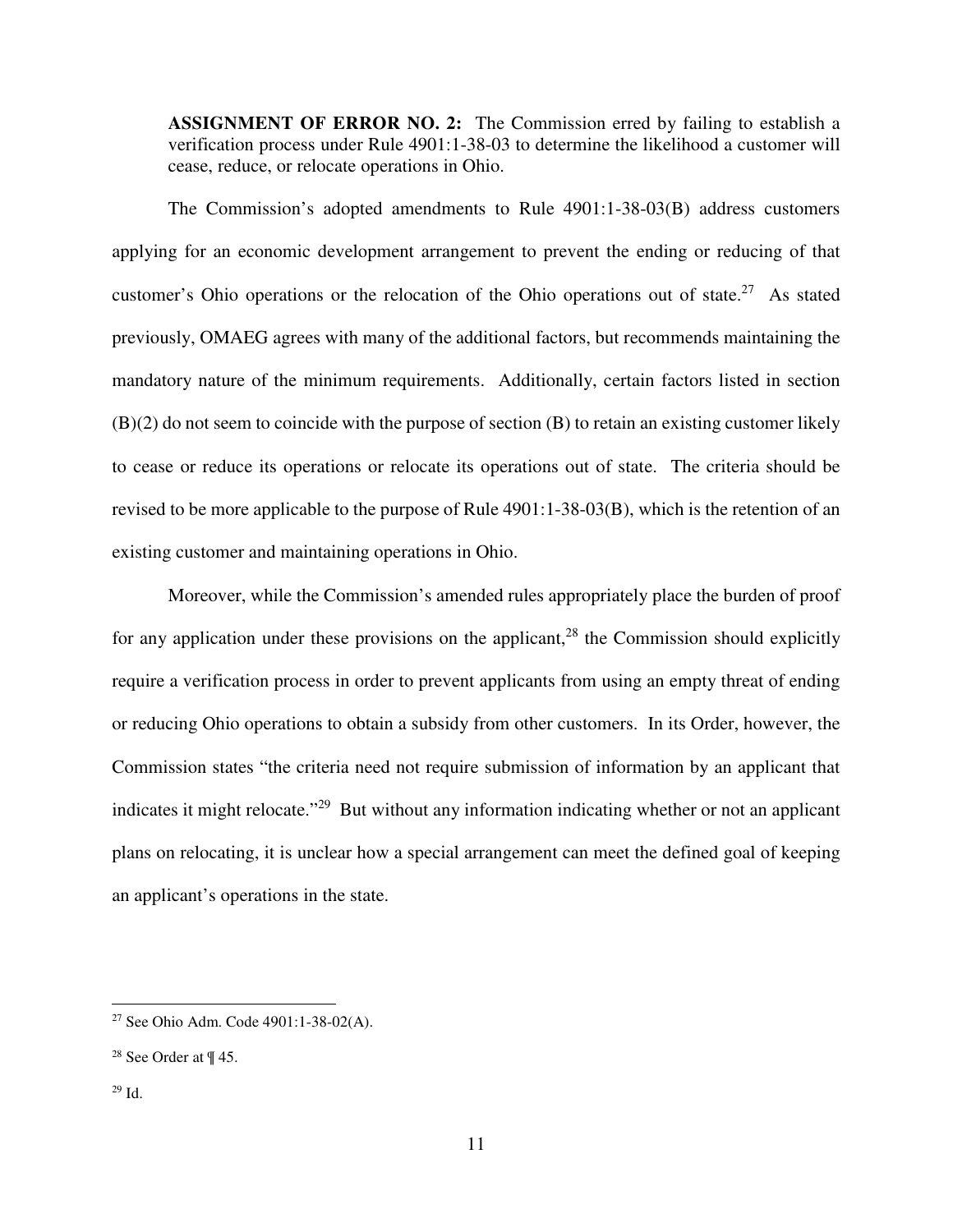**ASSIGNMENT OF ERROR NO. 3:** The Commission erred by failing to adopt mandatory minimum criteria that all applicants must meet to receive an energy efficiency arrangement under Rule 4901:1-38-04.

In submitting its proposed revisions to Rule 4901:1-38-04 for comment, the Commission states that the proposed rule adds "criteria that the Commission will consider when analyzing applications for energy efficiency arrangements."<sup>30</sup> In its comments, OMAEG generally supported the new criteria established by the proposed rule.<sup>31</sup> However, as explained previously, the Commission unreasonably removed the mandatory nature of the minimum criteria set forth in this rule as well.<sup>32</sup> As explained with regard to amended Rule 4901:1-38-03, the Commission should retain the mandatory language, establish concrete, minimum standards, and require that all applicants for energy efficiency arrangements meet those minimum standards. As explained previously, this approach would ensure predictability and fairness in the process as opposed to establishing a list of factors with little instruction as to how those factors should be weighed and evaluated.

OMAEG also proposed including additional criteria to the rule similar to that included in the rule regarding economic development arrangements. A manufacturer of energy efficiency products that promotes the more efficient use of energy or the production of clean, renewable energy should also be required to demonstrate, on an annual basis, continued use of energy management and cost reduction strategies. Similar to the economic development arrangements, the energy efficiency arrangements also should be for a specified duration and should not be renewed. The Commission should also require applicants to demonstrate significant capital

<u>.</u>

<sup>30</sup> Id. at ¶ 9.

<sup>31</sup> See OMAEG Comments at 10-12.

 $32$  Order at  $\P$  57.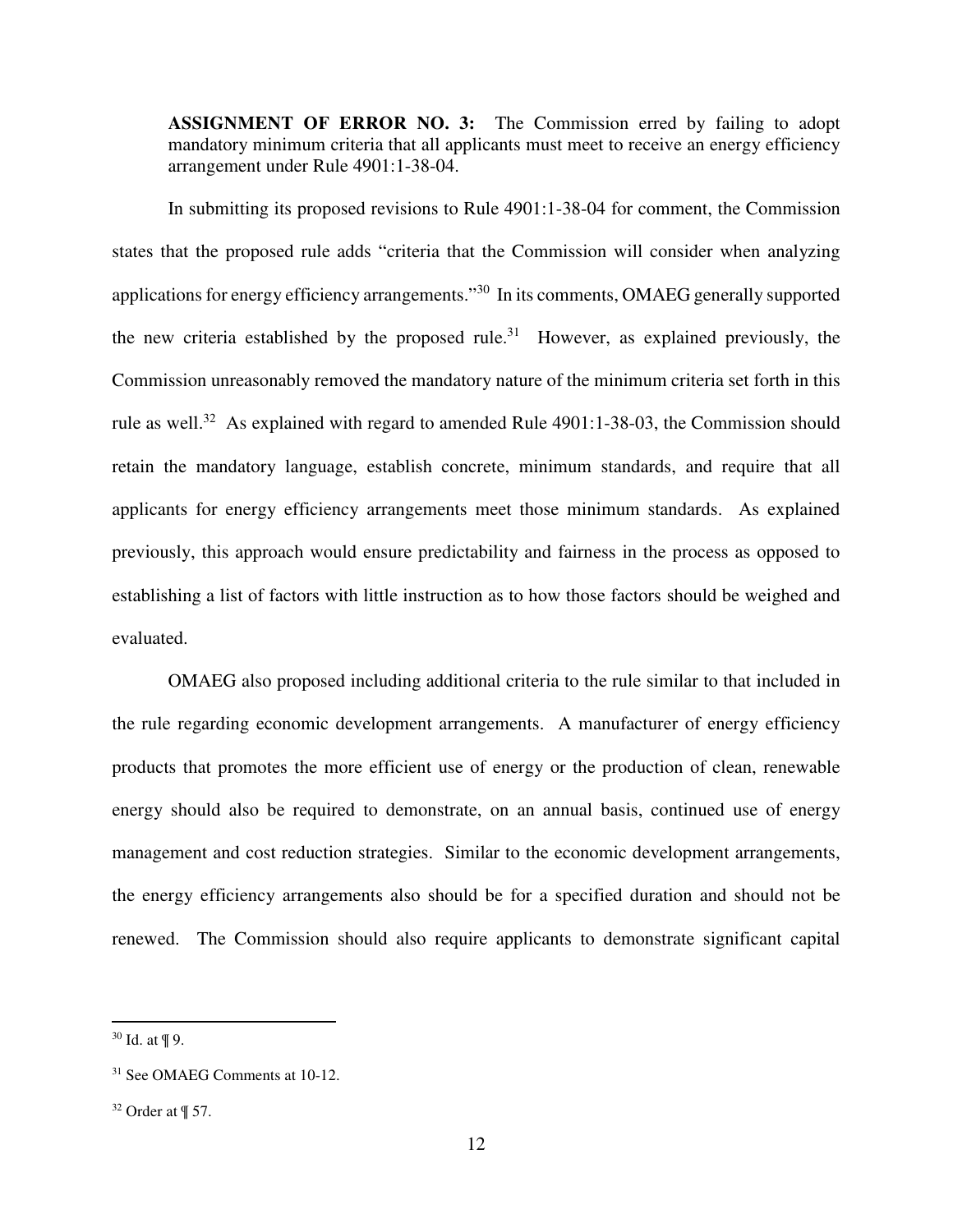investment and job creation and should require applicants to competitively shop for their electricity and/or consider self-generation options for a portion of their load if it benefits the applicant. Energy efficiency arrangements should also be partially incentive-based so that recipients who fail to maximize potential cost reductions do not receive full funding from other customers under the arrangement.

The Commission dismissed these valid concerns and constructive suggestions for Rule 4901:1-38-04, summarily stating in its Order that the proposed language provides the Commission with relevant information to make an informed and reasonable decision.<sup>33</sup> However, it is not clear how the rules provide that information without requiring the applicant to submit it. Furthermore, the Commission stated that other criteria are unnecessary, as they would limit the Commission's authority.<sup>34</sup> However, the Commission, in defining its own rules, would not be limiting its authority, but merely applying its authority in a consistent manner. The Commission should reconsider the comments set forth herein and amend its adopted rules regarding energy efficiency arrangements accordingly.

**ASSIGNMENT OF ERROR NO. 4:** The Commission erred by failing to establish rules governing oversight of recipients of reasonable arrangements.

OMAEG asked the Commission to take steps throughout its rules to ensure that recipients of reasonable arrangements are actually delivering the benefits promised during the process where the arrangement was approved.<sup>35</sup> The vague requirement to file an annual report in Rule 4901:1-38-06 is insufficient. The rules should more specifically delineate what information and data should be provided in the annual report and how the recipient of a reasonable arrangement is

 $33$  Id.

<sup>34</sup> Id.

<sup>&</sup>lt;sup>35</sup> OMAEG Comments at 12.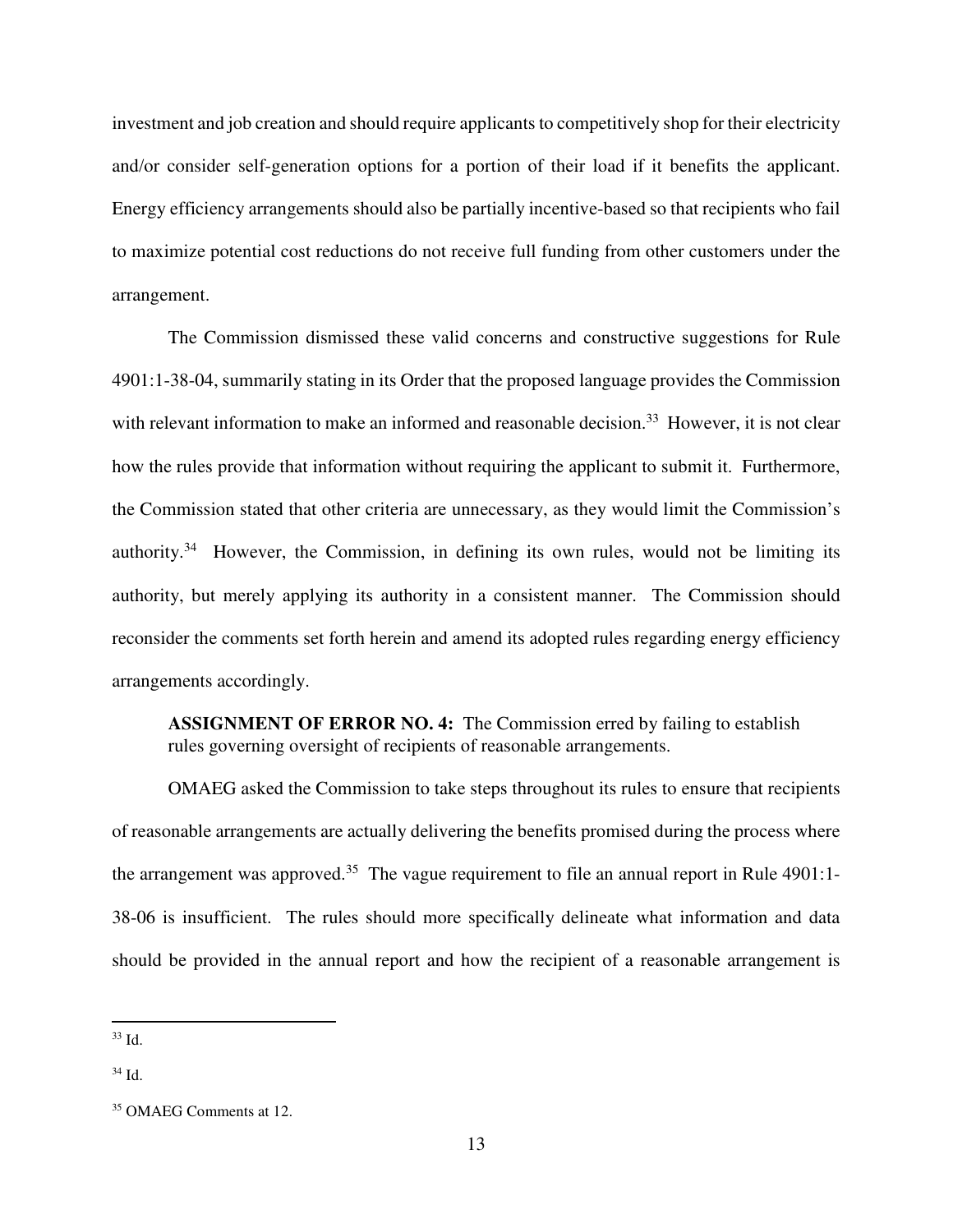satisfying the commitments that it made to the Commission when applying for and obtaining its reasonable arrangement. It should be noted that adopted Rule 4901:1-38-06 references compliance with eligibility criteria, but, as explained above, the adopted rules eliminate the mandatory eligibility requirements. If there are no mandatory eligibility requirements, it is unclear what exactly the recipient will be required to report and how the Commission will evaluate such report.

Furthermore, OMAEG asked the Commission to establish a review process wherein recipients of reasonable arrangements file reports detailing actual progress made in terms of capital investment, employment, and other commitments. This would allow the Commission to ensure that commitments are met and that the benefits promised by the reasonable arrangements are truly occurring.

The Commission declined to address OMAEG's valid concerns in its Order in violation of R.C. 4903.09.<sup>36</sup> While the adopted rules require an applicant to report how it has complied, the rules do not designate what information an applicant is required to submit, or what level of compliance will be sufficient to meet its burden. This creates uncertainty for applicants submitting reports, intervenors objecting to continued arrangements, and the Commission itself in rendering decisions.

**ASSIGNMENT OF ERROR NO. 5:** The Commission erred by failing to establish stringent penalty provisions under Rule 4901:1-38-09.

Lastly, OMAEG noted its concern with the weakening of Rule 4901:1-38-09, and asked the Commission to explicitly provide for the possibility of reducing or eliminating the incentives provided to a customer through a reasonable arrangement in the event that the recipient of such an arrangement is not meeting its commitments. $37$  This measure would protect the customers who

<sup>36</sup> Order at ¶ 70.

<sup>&</sup>lt;sup>37</sup> OMAEG Comments at 13.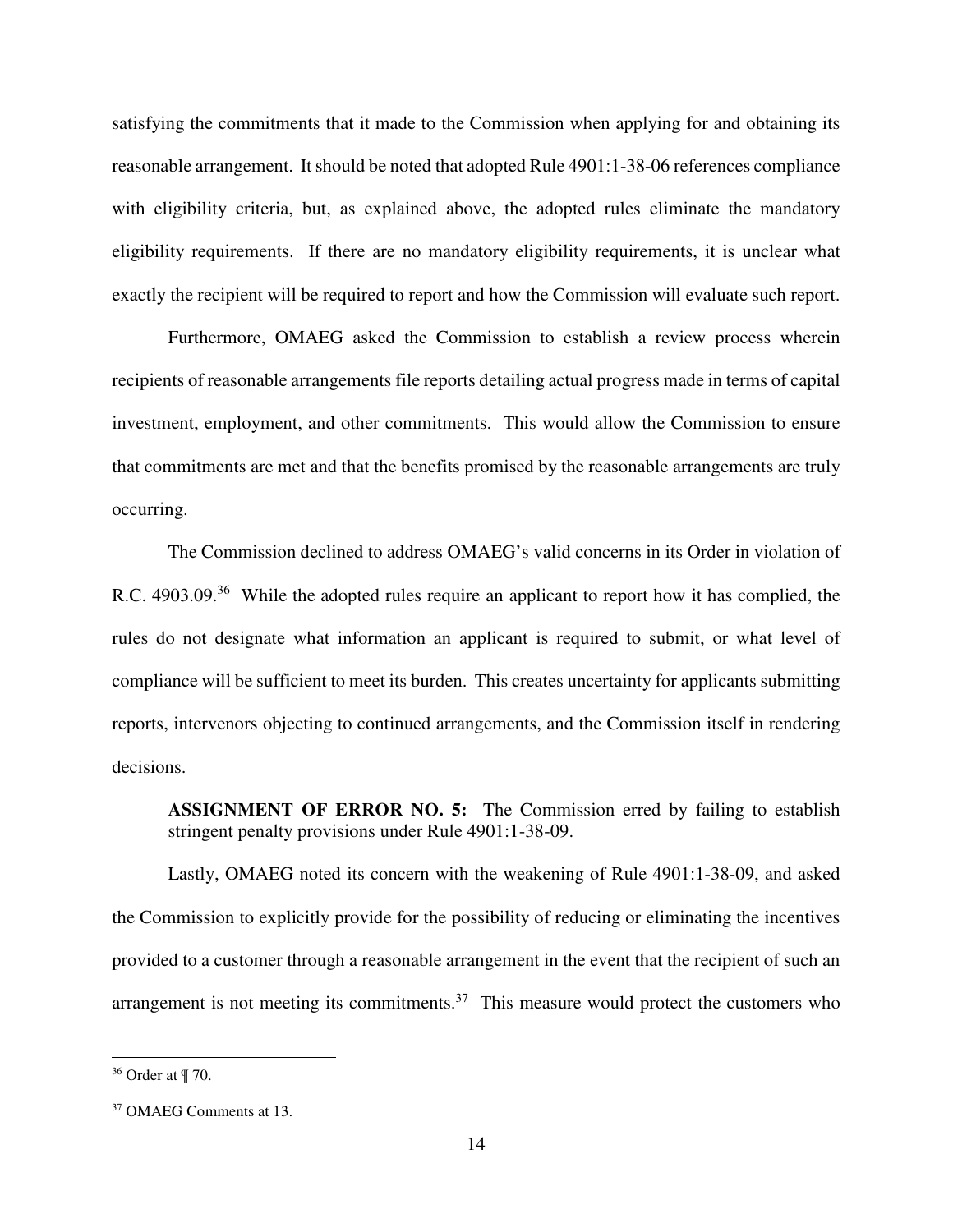fund incentives obtained through reasonable arrangements from the possibility that they will be forced to subsidize another customer for the entire term of a reasonable arrangement without ever realizing any of the benefits promised at the time the arrangement was approved. Since the adopted Rules 4901:1-38-03 and 04 lack mandatory minimum criteria, it is unclear when a customer actually substantially fails to comply with any of the criteria for eligibility.

In declining to establish stringent penalty provisions,  $38$  the Commission noted that Rule  $4901:1-38-09$  remains unchanged, and will therefore adequately address noncompliance issues.<sup>39</sup> However, Rule 4901:1-38-09 relied on the mandatory minimum criteria previously included in Rules 4901:1-38-03 and 04. Since the Order removes these criteria, there is no longer a guideline in the rule that adequately defines compliance. Accordingly, the Commission should reinstate the mandatory minimum criteria in adopted Rules 4901:1-38-03 and 04 in order to give meaning to Rule 4901:1-38-09.

-

<sup>38</sup> See Order at ¶ 89.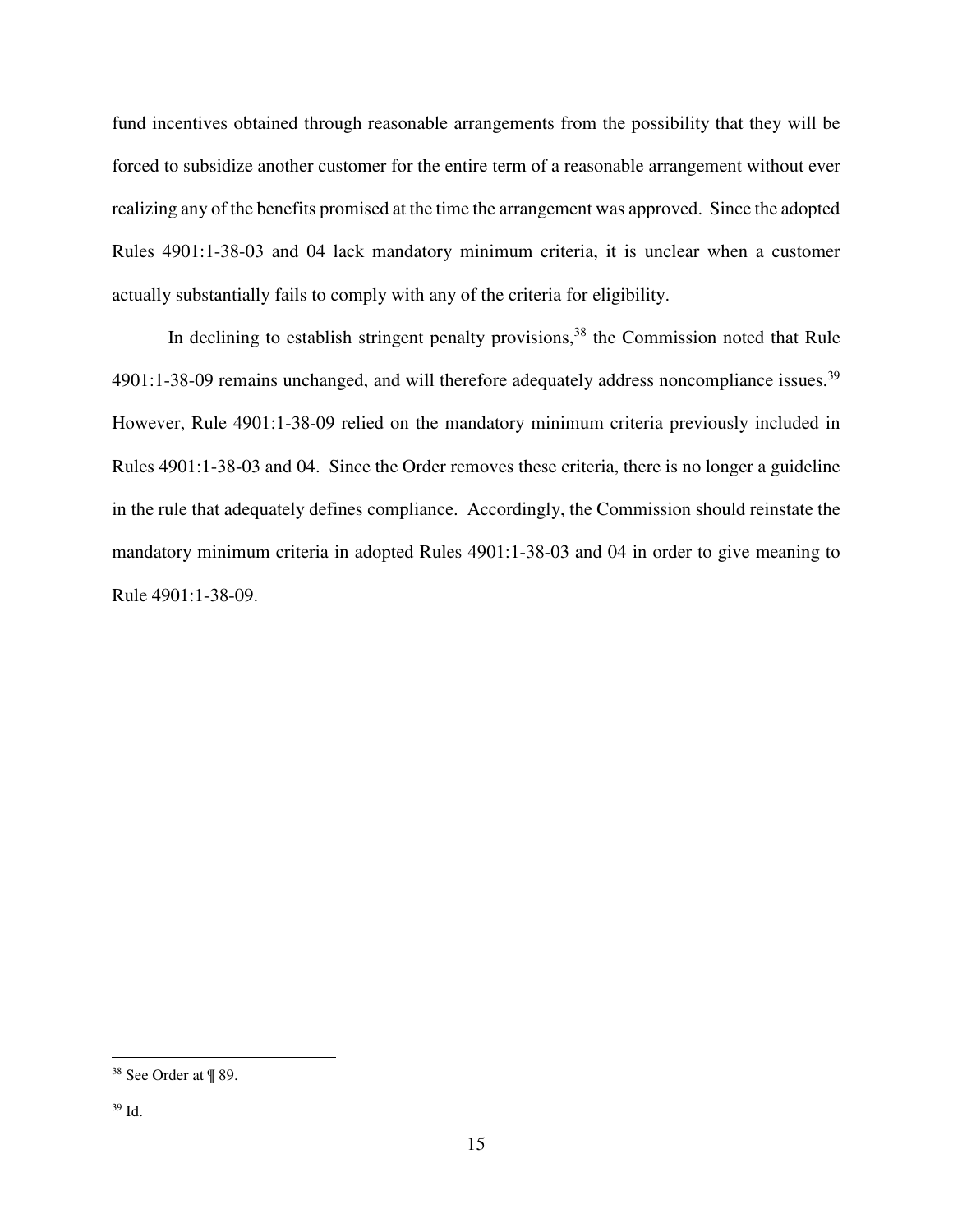## **III. CONCLUSION**

The Commission unreasonably and unlawfully erred by failing to adopt mandatory minimum criteria that all applicants must meet to receive an economic development arrangement or energy efficiency arrangement, by failing to establish a verification process that a customer will cease, reduce, or relocate operations in Ohio, by failing to establish rules governing oversight of recipients of reasonable arrangements, and by failing to establish stringent penalty provisions under Rule 4901:1-38-09. The Commission's Order unreasonably fails to address these issues, creating difficulties for applicants, intervenors, and the Commission itself. In order to fully protect the interests of consumers, the Commission should grant rehearing and reverse the errors specified herein.

*/s/ Kimberly W. Bojko* 

Kimberly W. Bojko (0069402) (Counsel of Record) Carpenter Lipps & Leland LLP 280 North High Street, Suite 1300 Columbus, Ohio 43215 Telephone: (614) 365-4100 bojko@carpenterlipps.com (willing to accept service by email)

*Counsel for the Ohio Manufacturers' Association Energy Group*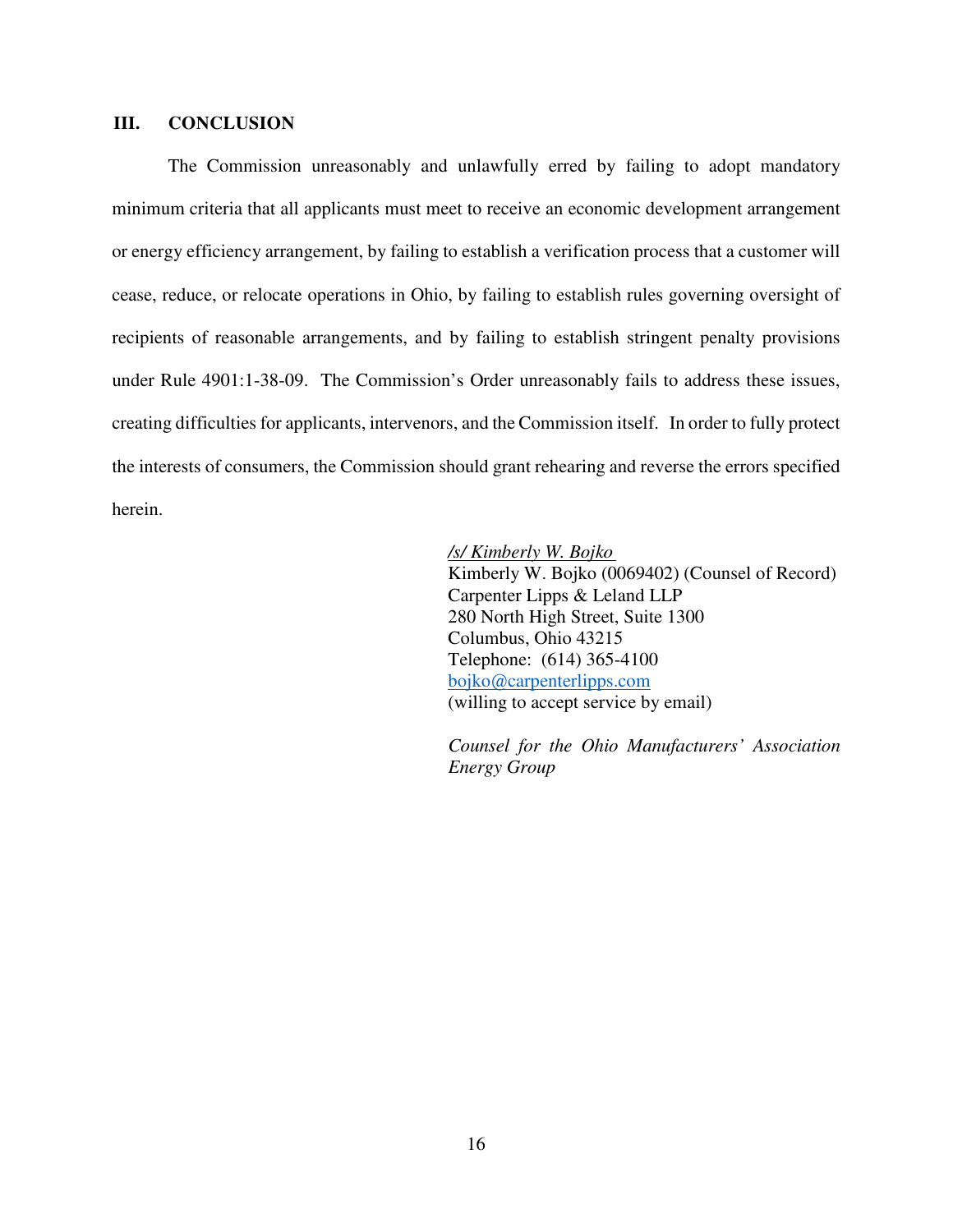## **CERTIFICATE OF SERVICE**

 The Public Utilities Commission of Ohio's e-filing system will electronically serve notice of the filing of this document on the parties referenced on the service list of the docket card who have electronically subscribed to the case. In addition, the undersigned hereby certifies that a copy of the foregoing document also is being served via electronic mail on June 5, 2020 upon the parties listed below.

> /s/ *Kimberly W. Bojko* Kimberly W. Bojko

*Counsel for Ohio Manufacturers' Association Energy Group*

amy.botschner.obrien@occ.ohio.gov kspencer@aando.com scasto@firstenergycorp.com mpritchard@mcneeslaw.com mkurtz@bkllawfirm.com edanford@firstenergycorp.com heather.chilcote@puco.ohio.gov